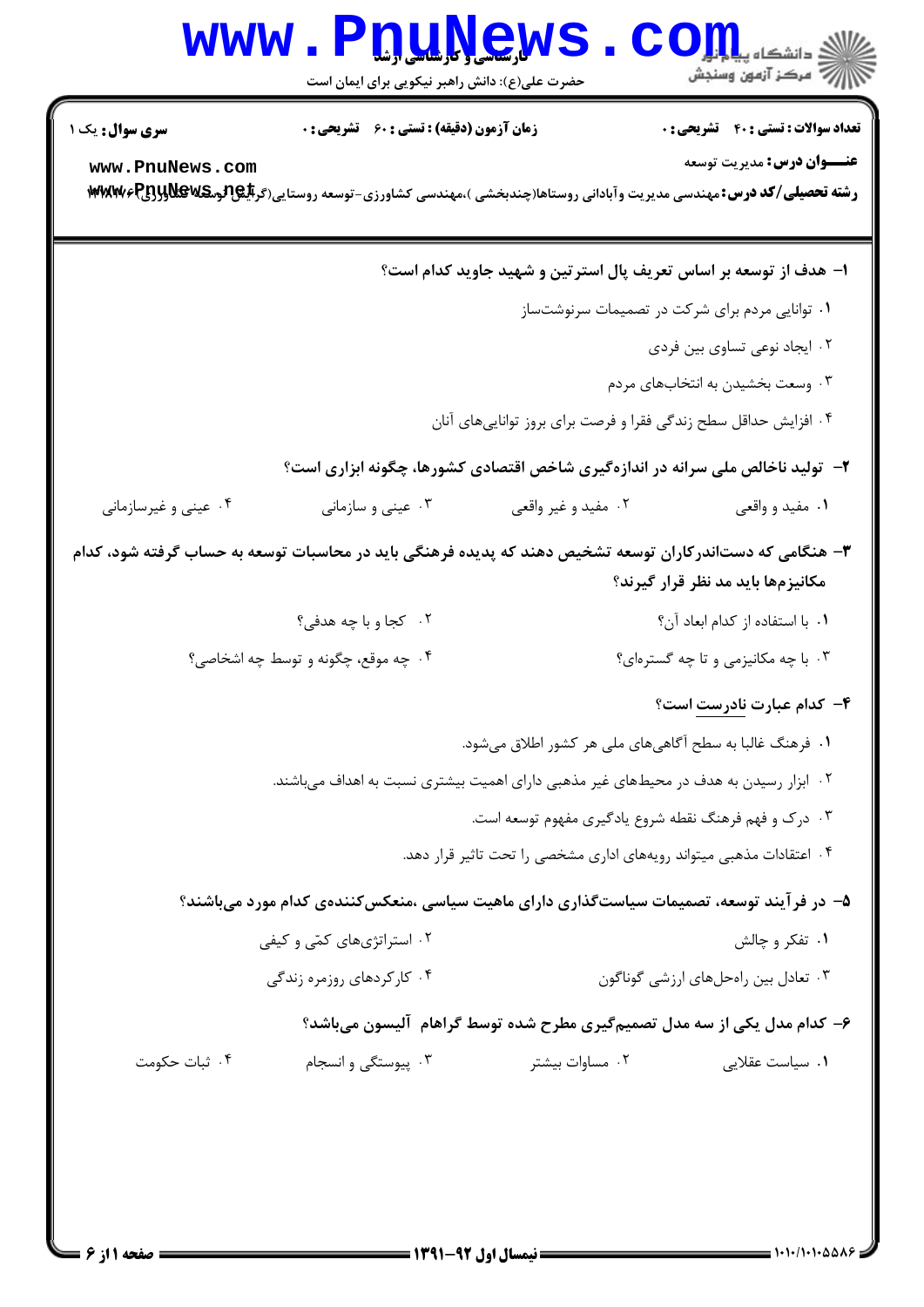## WWW.PnuNews.Com .<br>\||// " مرکز آزمون وسنڊش

حضرت علی(ع): دانش راهبر نیکویی برای ایمان است

**تعداد سوالات : تستي : 40 - تشريحي : 0 سری سوال : ۱ یک زمان آزمون (دقیقه) : تستی : 60 گشریحی: 0 عنــوان درس:** مديريت توسعه www.PnuNews.com رشته تحصیلی/کد درس: مهندسی مدیریت وآبادانی روستاها(چندبخشی )،مهندسی کشاورزی-توسعه روستایی(گرایکلومکلایلاولاولا) MWW6R ۷- مدیریت توسعه، در چه مورد سیاست را مدنظر قرار نمی دهد؟ ٠١. براي تعيين اينكه چگونه اجراي آن ادامه خواهد يافت. ۰۲ برای تشخیص مسائل و ابعاد این که چه اشخاصی منتفع یا متضرر میشوند. ۰۳ برای قدرتمند ساختن اشخاصی که وجود آنها برای حفظ پروسه ضروری است. ۰۴ برای بررسی الگوی قدرت سیاسی و نه الگوی نیاز انسان ۸– فشار بینالمللی برای تنظیم اندازه دولت، منعکس کننده تعهد ایدئولوژیکی به آگاهی از کدام مورد میباشد؟ ۰۲ گسترش فضاهای مجازی ٠١. توسعه بخش خصوصى ۰۴ استانداردها و ملاحظات عادی ۰۳ قوانین و مقررات چندملیتی ۹- کدام مورد زیر، جزء طبقهبندی فرهنگ سازمانی می باشد؟ ۰۲ فرهنگ مبتنی بر نیاز، کوشش و توانایی ۰۱ فرهنگ متکی به کار، قدرت و شخص ۰۴ فرهنگ مبتنی بر دانش، نیاز و فناوری ۰۳ فرهنگ مبتنی بر کار، زیرساختها و نگرش ∙ا− در واکنش بین انتخابشدگان سیاسی و کارکنان اداری، کدام مدل فرض را بر تلفیق ارزشها از طریق اجتماعی نمودن و استخدام مشابه قرار می دهد؟ ۰۴ مدل همآوردی ۰۳ مدل زندگی روستایی ۰۲ مدل رسمی ۰۱ مدل حکومت اداری 1۱- بر اساس نظریه دیوید کرتن در کدام روش، مدیران خوب از اشتباهات اجتنابناپذیر خود عبرت میگیرند و پروژههای اجرایی در جهت اثربخشی و کارایی تکامل میبابند؟ ۰۲ , وش اکتشاف ۰۱ ٫وش متکی به برنامه از پیش تعیین شده ۰۴ روش بازنگری و ارزیابی ۰۳ روش فرآیند یادگیری ۱۲- برای انجام تغییر، مدیران اغلب نیازمند کدام مورد می باشند؟ ۰۲ گزارش های دولتی ٠١ اطلاعات دستهبندي شده ۰۴ ابداع مجدد یک طرح ۰۳ سیستمهای اولیه اعلام خطر ۱۳- نمودارهای سازمانی در تهیه کدام مورد به طراحان برنامه و پروژه کمک مینماید؟ ۰۴ نقشه اجرایی ۰۳ ارزشهای عملیاتی ۰۲ خصوصیات ساختاری ٠١ مطالعات سريع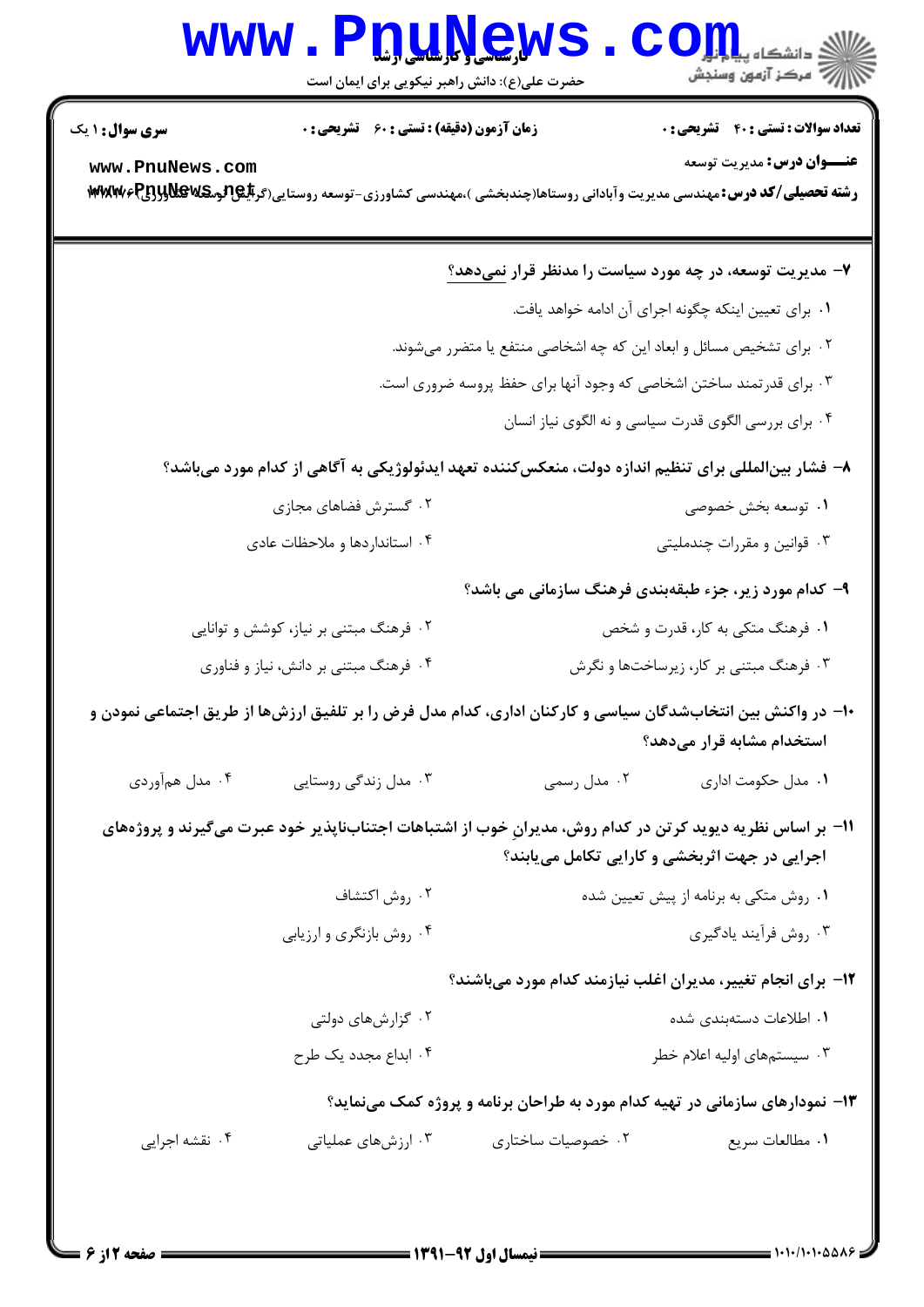|                        | <b>Vرسی ( باریابا) باریا</b><br>حضرت علی(ع): دانش راهبر نیکویی برای ایمان است                                      |                   | دانشگاه پ <b>یا با تار</b><br>رُ⁄ آمرڪز آزمون وسنڊش                                 |
|------------------------|--------------------------------------------------------------------------------------------------------------------|-------------------|-------------------------------------------------------------------------------------|
| <b>سری سوال : ۱ یک</b> | <b>زمان آزمون (دقیقه) : تستی : 60 ٪ تشریحی : 0</b>                                                                 |                   | <b>تعداد سوالات : تستی : 40 - تشریحی : 0</b>                                        |
| www.PnuNews.com        |                                                                                                                    |                   | <b>عنـــوان درس:</b> مدیریت توسعه                                                   |
|                        |                                                                                                                    |                   | ۱۴- سیستم استخدام دولتی بر پایه کدام رکن طرحریزی شده است؟                           |
|                        | ۰۲ پلازايسم يا موفقيت برجسته                                                                                       |                   | ٠١ استخدام افراد شايسته                                                             |
|                        | ۰۴ تورم سازمانی از نظر پرسنلی                                                                                      |                   | ۰۳ عدم امکان انفصال به دلایل خاص                                                    |
|                        |                                                                                                                    |                   | <b>۱۵</b> – کدام گزینه در مورد سیستم پاتروناژ صحیح <u>نیست؟</u>                     |
|                        |                                                                                                                    |                   | ۰۱ انتصابها به طور آشکار دارای زمینههای سیاسی هستند.                                |
|                        |                                                                                                                    |                   | ۰۲ همزمان در آن، اختیارات سیاسی جدید به حکومت و پاداش به حامیان آن داده میشود.      |
|                        | ۰۳ منصوبین سیاسی رده بالا اجازه مییابند تا افراد وفاداری که به آنها اعتماد دارند را با خودشان به محل جدید بیاورند. |                   |                                                                                     |
|                        |                                                                                                                    |                   | ۰۴ میتواند همبستگی سیاسی را در یک موقعیت ناپایدار و شکننده، متزلزل کند.             |
|                        |                                                                                                                    |                   | ۱۶- زنان مجرد در هند از چه سالی توانستند در آزمایش خدمات دولتیِ بالاتر شرکت نمایند؟ |
| 19AP.                  | $19YY \cdot Y$                                                                                                     | 1906.7            | 1981.1                                                                              |
|                        | ۱۷– در کدام نوع فساد، آنانی که بیش از همه پرداخت میکنند، بدون توجه به اینکه چه موقعیتی را دارا هستند، نفوذ و قدرت  |                   | کسب میکنند؟                                                                         |
| ۰۴ استخدامی            | ۰۳ بازاری                                                                                                          | ۰۲ اداری          | ٠١ محلي                                                                             |
|                        |                                                                                                                    |                   | ۱۸– اصولا سازمانهای دولتی برپایه کدام مدل به فعالیت میپردازند؟                      |
| ۰۴ سازمان ماتریسی      | ۰۳ شبکه ارگانیک                                                                                                    | ۰۲ بوروکراسی خالص | ۰۱ سازمان پروژه                                                                     |
|                        |                                                                                                                    |                   | ١٩- تمركز قدرت و منابع توسط حكومت، نشانگر كدام واقعيت است؟                          |
| ۰۴ ایجاد انگیزش        | ۰۳ هدف گرایی                                                                                                       | ۰۲ مسئوليتپذيري   | ۰۱ کنترل                                                                            |
|                        |                                                                                                                    |                   | ۲۰- تغییر در پاداشهای مادی برای شغلها، از کدام عامل ناشی نمیشود؟                    |
|                        | ۰۲ اهمیت آن برای سازمان                                                                                            |                   | ۰۱ پرستيژ شغل                                                                       |
|                        | ۰۴ تناسب شغل و درآمد                                                                                               |                   | ۰۳ عرضه شغل مربوطه                                                                  |
|                        |                                                                                                                    |                   |                                                                                     |
|                        |                                                                                                                    |                   |                                                                                     |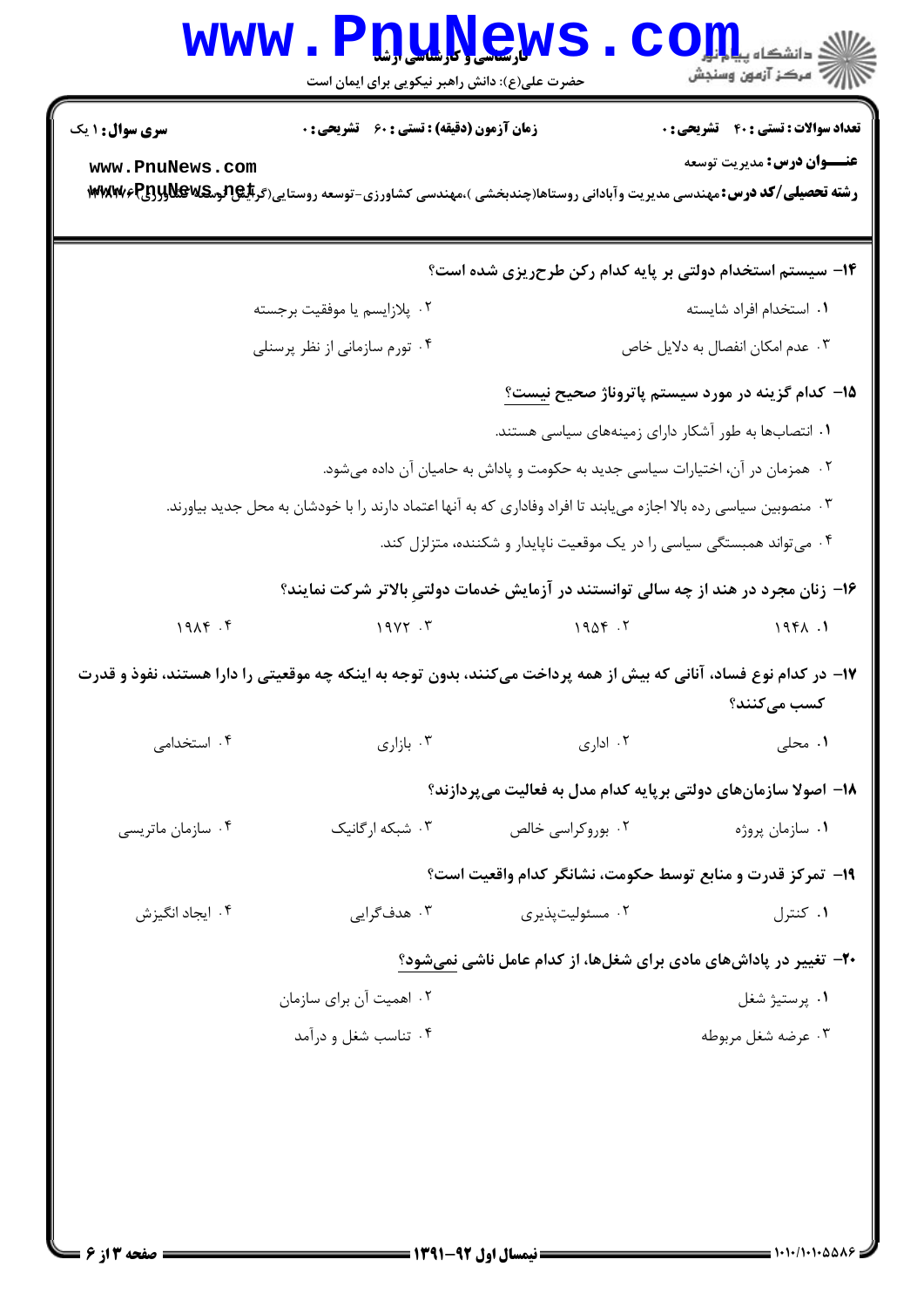

WWW.PnuNews.com

||// مرکز آزمون وسنجش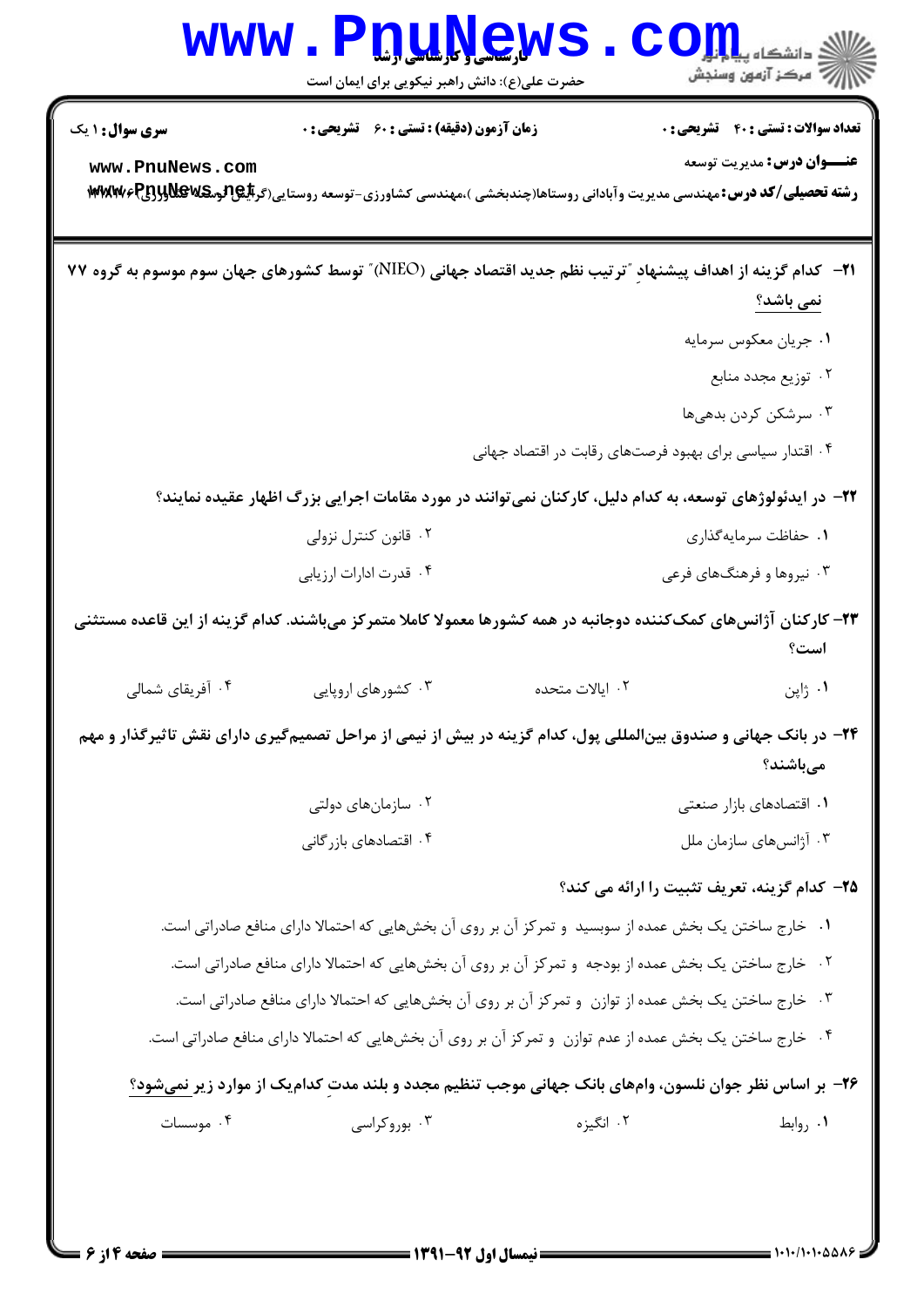|                                                   | www.PnuNews<br>حضرت علی(ع): دانش راهبر نیکویی برای ایمان است                                            |                                               | ان دانشکاه پیام آ <b>ران</b><br>انتخاب از آزامون وسنجش                            |
|---------------------------------------------------|---------------------------------------------------------------------------------------------------------|-----------------------------------------------|-----------------------------------------------------------------------------------|
| <b>سری سوال : ۱ یک</b><br>www.PnuNews.com         | زمان آزمون (دقیقه) : تستی : 60 ٪ تشریحی : 0                                                             |                                               | <b>تعداد سوالات : تستی : 40 - تشریحی : 0</b><br><b>عنـــوان درس:</b> مديريت توسعه |
|                                                   | ۲۷– در فرآیند توسعه، مشارکتِ مردم بسیار حائز اهمیت است. این موضوع به دلیل کدام یک از موارد زیر می باشد؟ |                                               |                                                                                   |
|                                                   |                                                                                                         |                                               | ۰۱ مدل از بالا به پایین موثر است.                                                 |
|                                                   |                                                                                                         |                                               | ۰۲ مقامات رسمی ملی به ندرت ممکن است نسبت به مسائل محلی آگاهی داشته باشند.         |
|                                                   |                                                                                                         |                                               | ۰۳ بدون مشاکت جامعه، اولین مشکل و شکست میتواند آخرین باشد.                        |
|                                                   |                                                                                                         |                                               | ۰۴ نگرش عام به توسعه نگرشی ممتاز محسوب میشود.                                     |
|                                                   |                                                                                                         |                                               | ۲۸– از نظر مدیران توسعه، کدام گروه بهتر میتوانند وظایف توسعه را انجام دهند؟       |
| ۰۲ سازمانهای غیردولتی                             |                                                                                                         | ۰۱ کارکنان دولتی                              |                                                                                   |
|                                                   | ۰۴ بانکها                                                                                               |                                               | ۰۳ گروههای فرهنگی                                                                 |
|                                                   | ۲۹- در ارتباط با مشارکت به عنوان یک استراتژی تقویت کننده توسعه، کدام گزینه صحیح است؟                    |                                               |                                                                                   |
| ۰۲ مشارکت اساس قدرت را در اختیار همگان قرار میدهد |                                                                                                         | ۰۱ مشارکت منابع را در اختیار همگان قرار میدهد |                                                                                   |
|                                                   | ۰۴ مشارکت آگاهی را در اختیار همگان قرار میدهد                                                           |                                               | ۰۳ مشارکت رفاه. را در اختیار همگان قرار میدهد                                     |
|                                                   | ۳۰– کدام گزینه جزء استراتژیهای کلیدی تغییر مدیریت توسعه نیست و موجب بهبود انتقال فرهنگ سازمانی نمیشود؟  |                                               |                                                                                   |
|                                                   | ۰۲ تغییر سازمان <sub>ی</sub>                                                                            | ۰۱ جابجایی و تجدید سازمان کارکنان             |                                                                                   |
|                                                   | ۰۴ کنترل بیش از حد                                                                                      |                                               | ۰۳ تشخیص و تغییر انگیزهها                                                         |
|                                                   | <b>۳۱</b> - تصمیمگیریهای استراتژیک حساس توسط کارکنان، مشخصکننده کار آیی کدام پارامتر میباشد؟            |                                               |                                                                                   |
| ۰۴ استراتژی                                       | ۰۳ آموزش                                                                                                | ۰۲ تمرکز                                      | ۰۱ قوانین اخلاقی                                                                  |
|                                                   | ۳۲- به محرکهای ویلسون و کلارک (محرکهای مادی، قوی و جهتدار) معمولا کدام عامل افزوده میشود؟               |                                               |                                                                                   |
| ۰۴ تشويق                                          | ۰۳ رضایت حرفهای                                                                                         | ۰۲ فشار و زور                                 | ۰۱ غیرمادی                                                                        |
|                                                   | ۳۳- کاهش ظرفیت تولید و افزایش وابستگی اقتصاد کشاورزی روستایی به غذای خارجی، منجر به کدام بحران نمیشود؟  |                                               |                                                                                   |
|                                                   | ۰۲ حذف اطمینان برای خرید غذا                                                                            |                                               | ۰۱ بلعیده شدن ارز خارجی                                                           |
|                                                   | ۰۴ کاهش حق حاکمیت ملی                                                                                   |                                               | ۰۳ کاهش تولید داخلی                                                               |
|                                                   | ۳۴– در سیستمهای اقتصادی اثرپذیر، کدام عامل بیش از تعقل اقتصادی بر رفتار رعایا تاثیر میگذارد؟            |                                               |                                                                                   |
|                                                   | ۰۲ موسسات فوق دولتی                                                                                     |                                               | ۰۱ دولت                                                                           |
|                                                   | ۰۴ وابستگیهای گروهی و خانوادگی                                                                          |                                               | ۰۳ سیستم سرمایهداری                                                               |